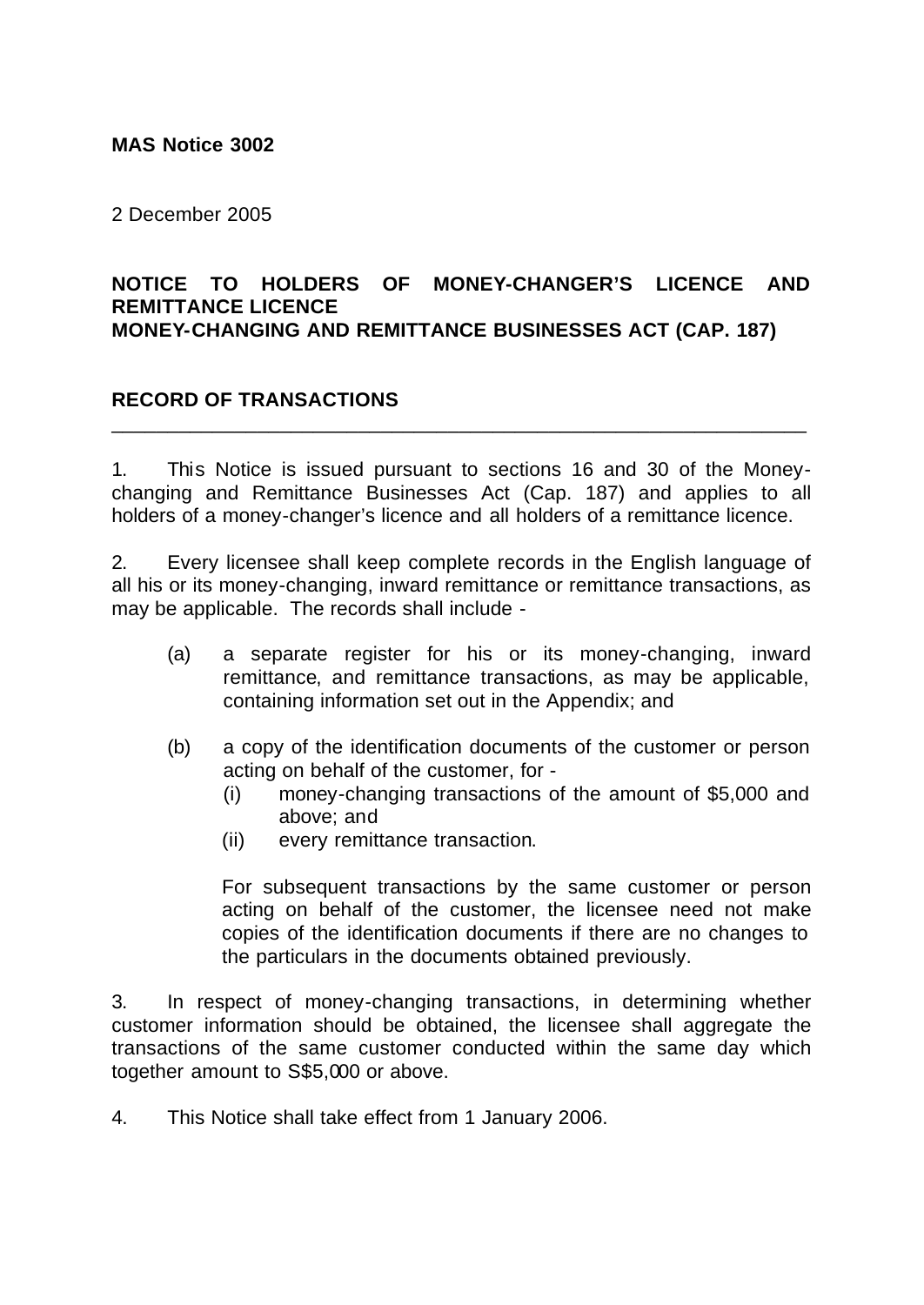# **PARTICULARS TO BE INCLUDED IN THE REGISTER**

## **(A) In respect of Money-changing Transactions**

#### **1. Transaction details**

- (a) date of transaction;
- (b) type of transaction (foreign currency bought or sold); and
- (c) transaction amount in foreign currency, exchange rate and equivalent amount in Singapore dollars.

### **2. Customer information**

For transaction amounts of \$5,000 and above, the licensee shall also record the following information on the customer:

- (a) Individual person
	- (i) full name;
	- (ii) unique identification number such as Singapore NRIC number, passport number, Singapore-issued foreign identification number;
	- (iii) address;
	- (iv) date of birth; and
	- (v) nationality.

## (b) Other persons<sup>1</sup>

j

- (i) full name;
- (ii) address; and
- (iii) particulars of the person authorised by the customer to transact on its behalf, according to the information requirements for individual persons under paragraph  $A(2)(a)$ .

<sup>1</sup> "Person" as defined under section 2(1) of the Interpretation Act (Cap. 1) includes any company or association or body of persons, corporate or unincorporated.